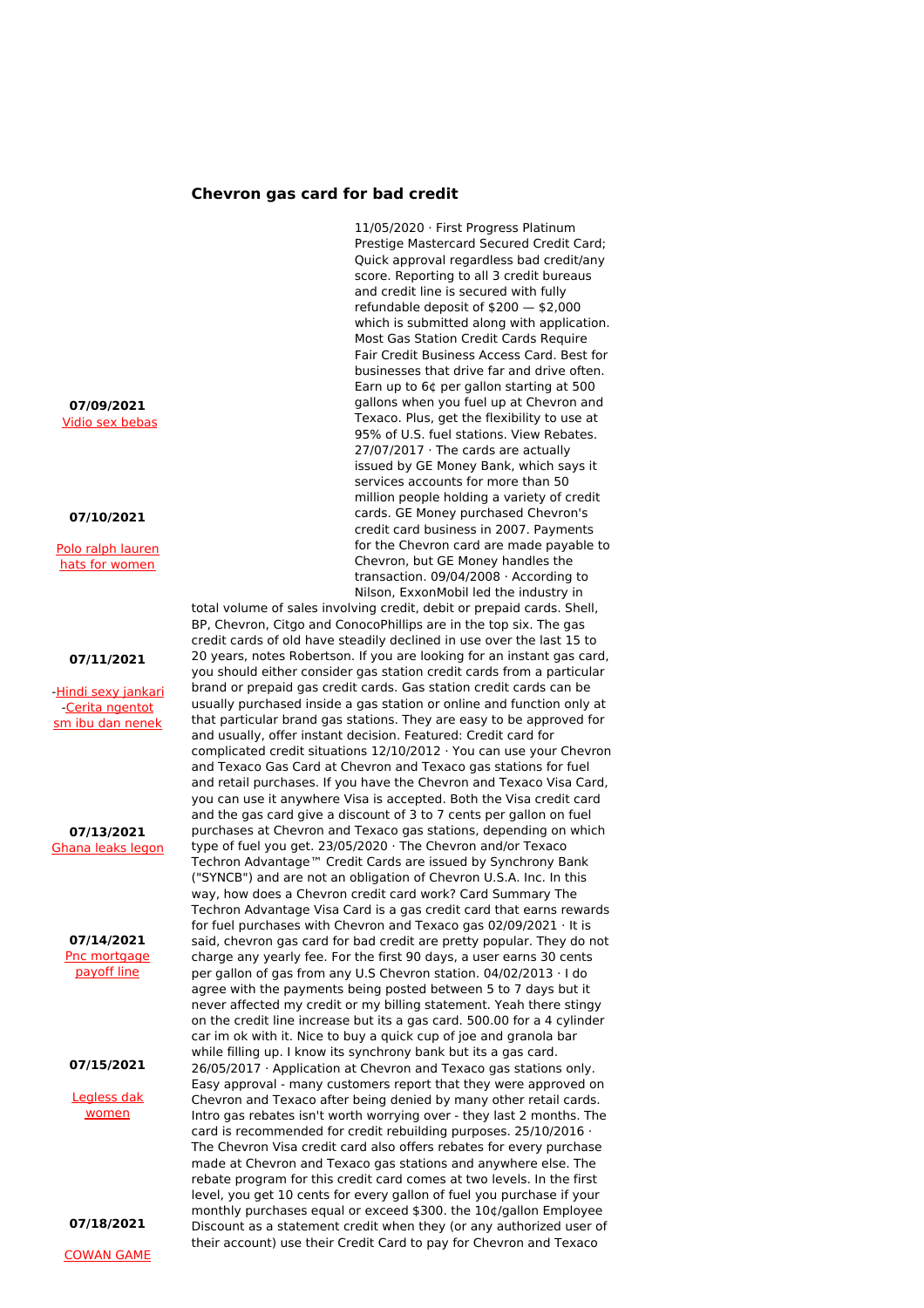[FOWL](https://deathcamptour.pl/Zdq) fuel purchases. Eligible U.S.-based Chevron employees include but are not limited to: (i) U.S.-based full-time employees, U.S.-based part-time employees on one of seven approved work. Millions of customers use gift cards to purchase gas, snacks and services at Chevron and Texaco stations in the United States and Caltex stations in the Asia-Pacific region. These prepaid cards make excellent business and personal gifts and are often used for incentives and promotional prizes. CHEVRON, the Chevron hallmark, TEXACO, the Star T logo,. If you want to save when making gas purchases at Chevron gas stations, apply for a gas rewards credit card to offer you the highest gas rebates. Take your time to browse through the most attractive gasoline credit cards, choose the card with the rewards program best for you, read its terms and conditions carefully and apply online. What's the best gas credit card? There are quite a few rewarding gas credit cards, like: Discover it® Cash Back : For rotating 5% categories that often include gas (with activation required; up to \$1,500 spent per quarter) Citi Premier® Card : If you want a card you. 04/05/2021 · Short Answer: Most gas stations accept credit cards in their convenience stores and at the pump — and some even offer their own branded credit cards. Gas stations that accept credit cards include BP, Chevron, Circle K, Marathon, Sheetz, and Valero. Below, we have the list of gas stations that take credit cards and which other payment methods. The cards are Techron Advantage credit cards meaning they allow to earn additional discount on supreme or premium gas. Chevron credit cards can be good especially for those who fill up at Chevron gas stations most of the time. However, a general gas rewards credit card is a smart choice for all gas consumers. All you need to do to earn rebates. 23/09/2021 · Gas cards for bad credit may only offer so-so rewards. You may have to pay an annual fee, and many gas cards come with a high APR. Some gas cards for bad credit are secured credit cards, meaning. Many gas cards are competing in the market right now, but one name that stand tall in the market are the Chevron gas cards. Chevron includes Texaco and cards from these firms can earn the car owner cash back on actual gas purchases. Chevron has three credit cards and these cards include the basic, the premium and the so-called business card. 02/02/2020 · Chevron is an American multinational Oil Industry Company and currently, it's operating in over 180 countries. Chevron is considered among the top oil and gas manufacturing companies in the world. It is committed to providing customers around the world with high-quality services and making their drives more comfortable. Poor. The OpenSky® Secured Visa® Card allows for a credit line of as little as \$200 and up to \$3,000, with a corresponding security deposit. Applying for this card requires no credit history, and there is no credit check. That makes the OpenSky secured Visa card ideal for someone with bad credit. Luckily, there are a lot of gas credit cards that allow to do so. There are two types of gas cards: co-branded credit cards and regular rewards credit cards. Co-branded credit cards are offered by gas stations. This type of gas credit cards is good for those who are loyal to one particular gas brand. 03/06/2015 · NFCU Cash Rewards Signature Visa \$12,500, Venture \$10,000, Venture One \$5000, BBVA NBA Amex \$3,500, NFL Extra Points World Mastercard \$2,500, Sallie Mae Rewards World Mastercard \$2,500, Barclay's Reward Mastercard \$5,300, Paypal Extras Platinum Mastercard \$2,501, Capital One QSI \$2,750, Merrick Visa \$1100, Discover It \$1000, Walmart \$6,000, Kohl's \$1000, VS \$1450, Buckle. Chevron / Texaco Techron Advantage Credit Card Quick Summary: This card is intended for consumers, or "personal use" with poor or limited credit histories. The issuer may expect recent or past flaws in your credit report. The APR is 26.99%\* Fixed. Important Rates: Gas cards reward you for using your credit card to buy gas – and many of the best gas credit cards also offer rewards or rebates on other kinds of purchases, too. These gas cards typically offer from 1% back on your purchases – including 1%-3% back automatically. These cards allow you to save on fuel purchases and provide complete protection against frauds. If you don't already have a Chevron or Texaco Techron gas credit card, here is how you can apply for it: Go to Chevron official website and navigate to the gifts and credit cards page. Select a. 28/04/2012 · Re: Pre-approval for GE Chevron/Texaco. @mmduluth wrote: I have the Chevron/Texaco Visa. You get \$0.10 off per gallon up to \$300 in a calendar year. That cap sounds low but if you add up your gas expenses it's not too bad as long as you don't have a very long commute or drive a lot for work or whatever. I like my card. Why should I use a gas card such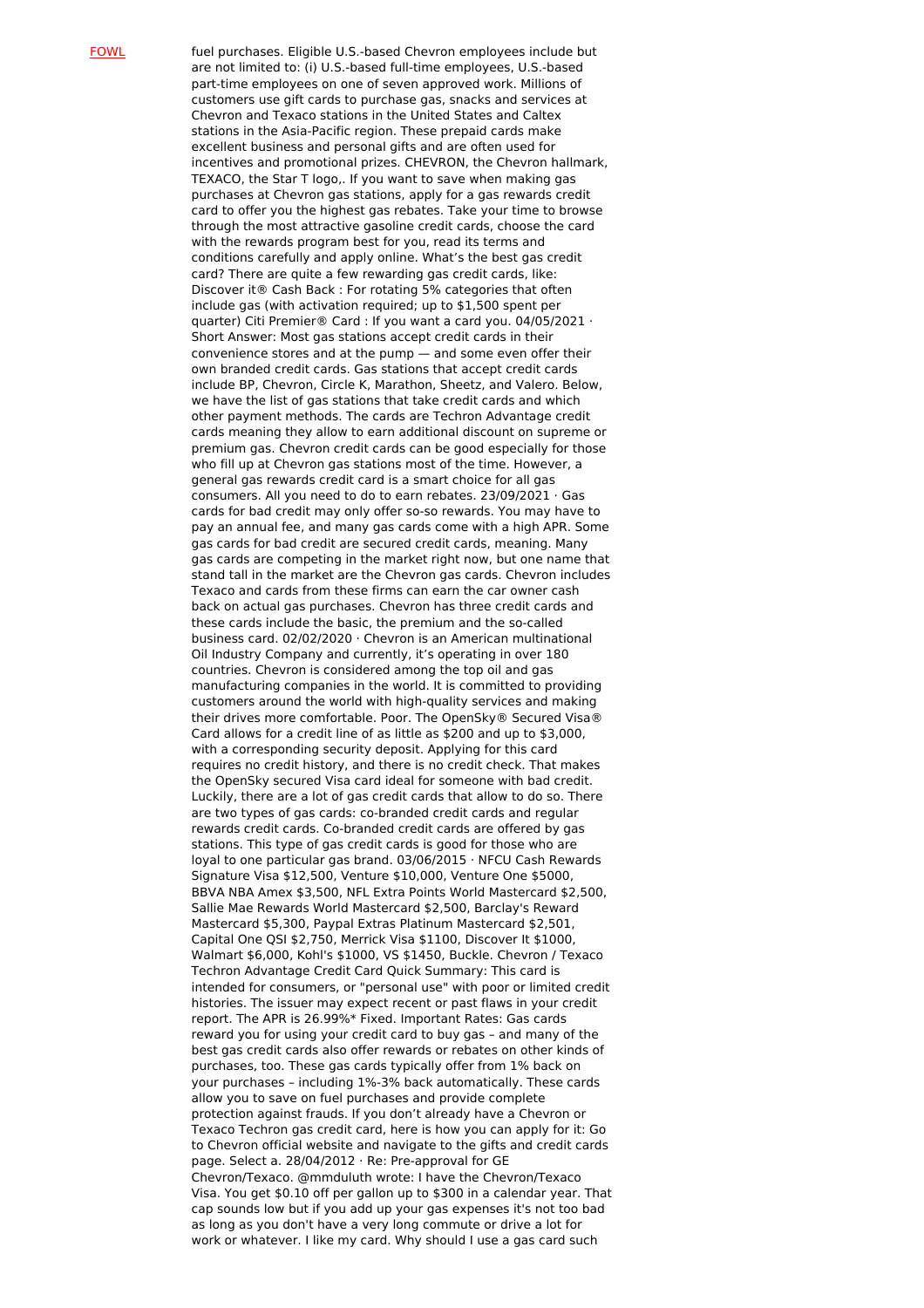as the Techron Advantage Card instead of a debit card? In addition to the convenience of paying at the pump and earning Fuel Credits, the Techron Advantage Card provides a level of security that may not be available with your debit card, such as \$0 Fraud Liability. Chevron credit cards can be good especially for those who fill up at Chevron gas stations most of the time. However, a general gas rewards credit card is a smart choice for all gas consumers. All you need to do to earn rebates is to use your card whenever you. Chevron and Texaco Business Card. Get the Chevron & Texaco Business Fuel Card and fill up at nearly 8,000 Chevron and Texaco stations across the U.S. You can also reduce one of your biggest business expenses with automatic accounting, detailed reports, and powerful tools for savings. Accepted at nearly 8,000 Chevron and Texaco stations nationwide. 22/12/2020 · No, there is no Chevron gas card for bad credit. The Chevron and Texaco Gas Card, which can only be used at Chevron and Texaco, requires a minimum of fair credit. And the Chevron and Texaco Credit Card, which can be used anywhere Visa is accepted, requires good or excellent credit. 13/03/2020 · Top Unsecured Cards for Buying Gas with Bad Credit If you're looking for gas rewards from an unsecured card for bad credit, your options are supremely limited. You can , however, find a number of subprime unsecured cards with flexible credit requirements that will give you the convenience of paying at the pump. 08/05/2006 · I applied for a bp gas card and was denied. I had a few bad acct and 3 judgments. Now I only have one bad acct (collection for \$90) but, i still have the three judgements. What gas cards are easy to get? Does anyone else have gas cards? My faco scores are all around 625-650. Personal credit cards. Whether paying for Chevron gas or purchasing food and auto items inside the station, the Techron Advantage® credit card delivers quality and convenience, including 3¢ gallon. in Fuel Credits, every fill-up, every time. Chevron / Texaco Techron Advantage Visa® Credit Card Quick Summary: This is a Visa gas or fuel rewards card issued by Synchrony Bank. This card is intended for consumers, or "personal use" with poor or limited credit histories. The issuer may expect recent or past flaws in your credit report. At Fuel Express, we offer a fleet gas card accepted at every Chevron station in the country. This fleet fuel card can also be used at more than 320,000 other fuel and maintenance locations.In addition, it also comes with a variety of budget tools to help you take control of your spending. 30/10/2005 · I have a barely acceptable fico of 648 (equifax). I think the others are similar give or take a few points.I want a gas card to diversify my credit type. Which card is easier to obtain? I intend to pay it off every month.Also, is a shell gas card totally different from a shell Mastercard? Fuel credits ("Fuel Credits") are earned on fuel purchases made at participating Chevron or Texaco stations in the U.S. Fuel Credits accrue during your billing period and will be applied as a statement credit to the balance on your Card Account or Visa Card. The Techron Advantage Visa Card is a gas credit card that earns rewards for fuel purchases with Chevron and Texaco gas stations. You can also earn fuel credit rewards for purchases outside of fuel merchants. There is an annual fee of \$0. The Techron Advantage™ Visa Card boasts no annual fee and, for a limited time, cardholders can enjoy up to 47¢ off per gallon in "fuel credits" at. 27/02/2021 · Two of the major players in the fuel game – Chevron and Texaco – like many other gas stations offer their own credit cards. The two credit cards offered by these companies include the Chevron-Texaco Techron Advantage Credit Card and Chevron-Texaco Techron Advantage Visa Card. Even if you have bad credit, you may still qualify for a gas card. Typically, gas cards have lower credit limits, so companies are more willing to extend them to people with poor credit. The Credit Card Forum suggests a card like the Marathon regular card or ExxonMobil card for those with poor credit because these cards have no annual fee. Credit cards allow for a greater degree of financial flexibility than debit cards, and can be a useful tool to build your credit history. There are even certain situations where a credit card is essential, like many car rental businesses an. Rebuilding your credit is a challenge, but it's possible to start the process by getting a credit card, paying it off regularly and keeping the balance low. This method requires you to find a card that's suitable for someone with low credit. Whether you are looking to apply for a new credit card or are just starting out, there are a few things to know beforehand. Here we will look at what exactly a credit card is, what the benefits and detriments to having one are, what first-t. A secured credit card is just like a regular credit card, but it requires a cash security deposit, which acts as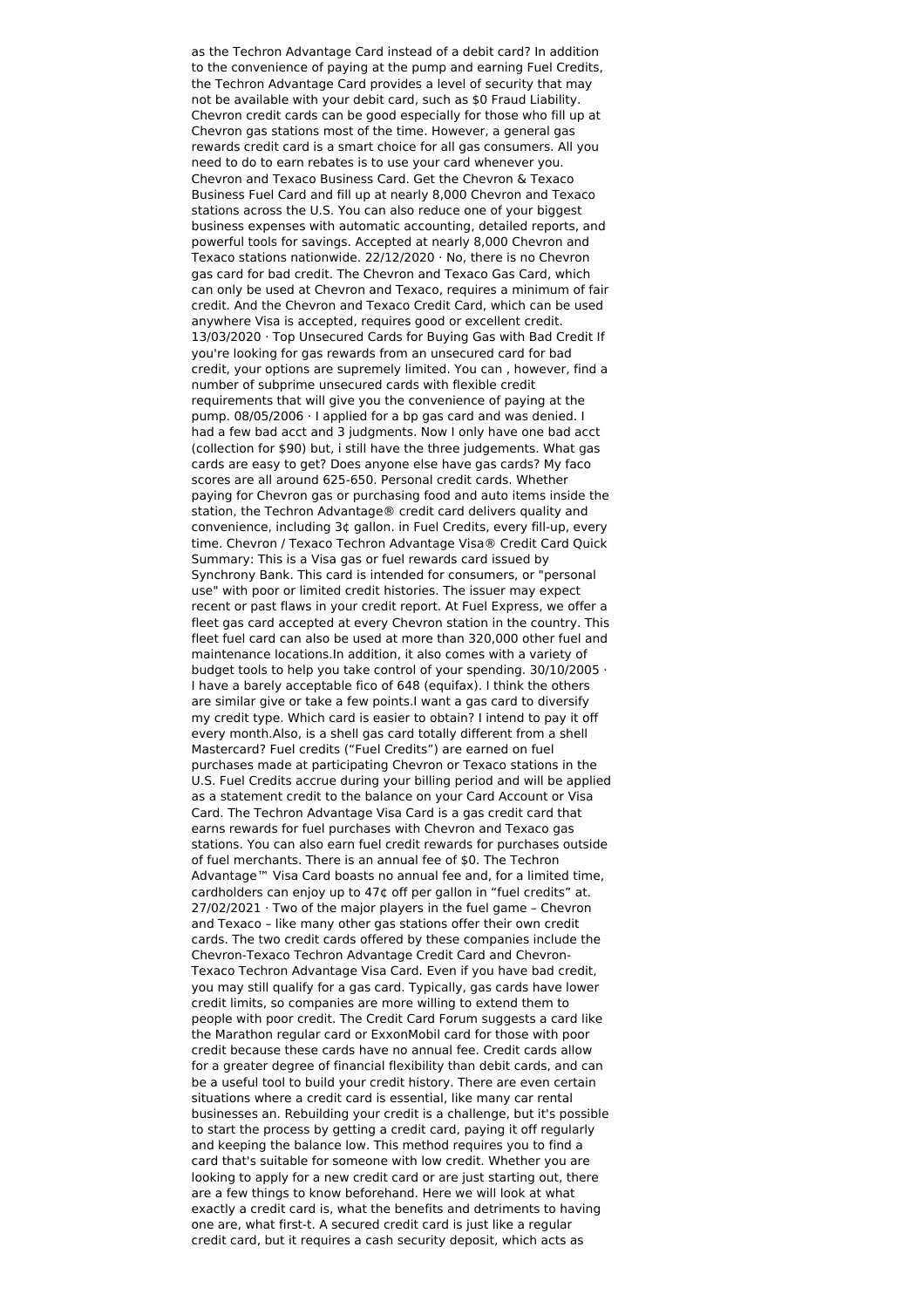collateral for the credit limit. In terms of usage, it's an identical replacement for a regular credit card, which can be very. Getting a credit card is a fairly straightforward process that requires you to submit an application for a card and receive an approval or denial. The result of an application is mostly based on your credit score, although other factors are. A secured credit card can be a helpful tool if you're trying to build or repair your personal credit profile. You put down a refundable deposit — which becomes your spending limit — on a secured card and use it just like a credit card, repa. When people go shopping for a new credit card, they want to make a decision based on what their particular needs are. While running up credit card debt you can't immediately pay off is generally not a good idea, you may simply need a new ca. Whether you're starting your own small business or you're already running one, its continued financial health is one of the most important things to keep in mind. For some extra security to fall back on if times get tough or to help build y. The Apple Card credit card was introduced in August 2019. It quickly generated plenty of interest, especially among millennials, who comprise 70 percent of Apple Card holders, according to Forbes. A total of 3.1 million people got the card. The main challenge many people with bad credit face when applying for a credit card is having a limited number of good options. Establishing a positive payment history on a new credit card account is one of the best ways to start improving. You may find most rewards cards for bad credit are ones geared to specific purchases, such as gas. Looking for the perfect credit card? Narrow your search with CardMatch™ Looking for the perfect credit card? Narrow your search with CardMatc. 30/10/2005 · I have a barely acceptable fico of 648 (equifax). I think the others are similar give or take a few points.I want a gas card to diversify my credit type. Which card is easier to obtain? I intend to pay it off every month.Also, is a shell gas card totally different from a shell Mastercard? 02/09/2021 · It is said, chevron gas card for bad credit are pretty popular. They do not charge any yearly fee. For the first 90 days, a user earns 30 cents per gallon of gas from any U.S Chevron station. 11/05/2020 · First Progress Platinum Prestige Mastercard Secured Credit Card; Quick approval regardless bad credit/any score. Reporting to all 3 credit bureaus and credit line is secured with fully refundable deposit of \$200 - \$2,000 which is submitted along with application. Most Gas Station Credit Cards Require Fair Credit 23/05/2020 · The Chevron and/or Texaco Techron Advantage™ Credit Cards are issued by Synchrony Bank ("SYNCB") and are not an obligation of Chevron U.S.A. Inc. In this way, how does a Chevron credit card work? Card Summary The Techron Advantage Visa Card is a gas credit card that earns rewards for fuel purchases with Chevron and Texaco gas 04/02/2013 · I do agree with the payments being posted between 5 to 7 days but it never affected my credit or my billing statement. Yeah there stingy on the credit line increase but its a gas card. 500.00 for a 4 cylinder car im ok with it. Nice to buy a quick cup of joe and granola bar while filling up. I know its synchrony bank but its a gas card. Chevron and Texaco Business Card. Get the Chevron & Texaco Business Fuel Card and fill up at nearly 8,000 Chevron and Texaco stations across the U.S. You can also reduce one of your biggest business expenses with automatic accounting, detailed reports, and powerful tools for savings. Accepted at nearly 8,000 Chevron and Texaco stations nationwide. 22/12/2020 · No, there is no Chevron gas card for bad credit. The Chevron and Texaco Gas Card, which can only be used at Chevron and Texaco, requires a minimum of fair credit. And the Chevron and Texaco Credit Card, which can be used anywhere Visa is accepted, requires good or excellent credit. Gas cards reward you for using your credit card to buy gas – and many of the best gas credit cards also offer rewards or rebates on other kinds of purchases, too. These gas cards typically offer from 1% back on your purchases – including 1%-3% back automatically. Chevron / Texaco Techron Advantage Visa® Credit Card Quick Summary: This is a Visa gas or fuel rewards card issued by Synchrony Bank. This card is intended for consumers, or "personal use" with poor or limited credit histories. The issuer may expect recent or past flaws in your credit report. Luckily, there are a lot of gas credit cards that allow to do so. There are two types of gas cards: co-branded credit cards and regular rewards credit cards. Co-branded credit cards are offered by gas stations. This type of gas credit cards is good for those who are loyal to one particular gas brand. 02/02/2020 · Chevron is an American multinational Oil Industry Company and currently, it's operating in over 180 countries. Chevron is considered among the top oil and gas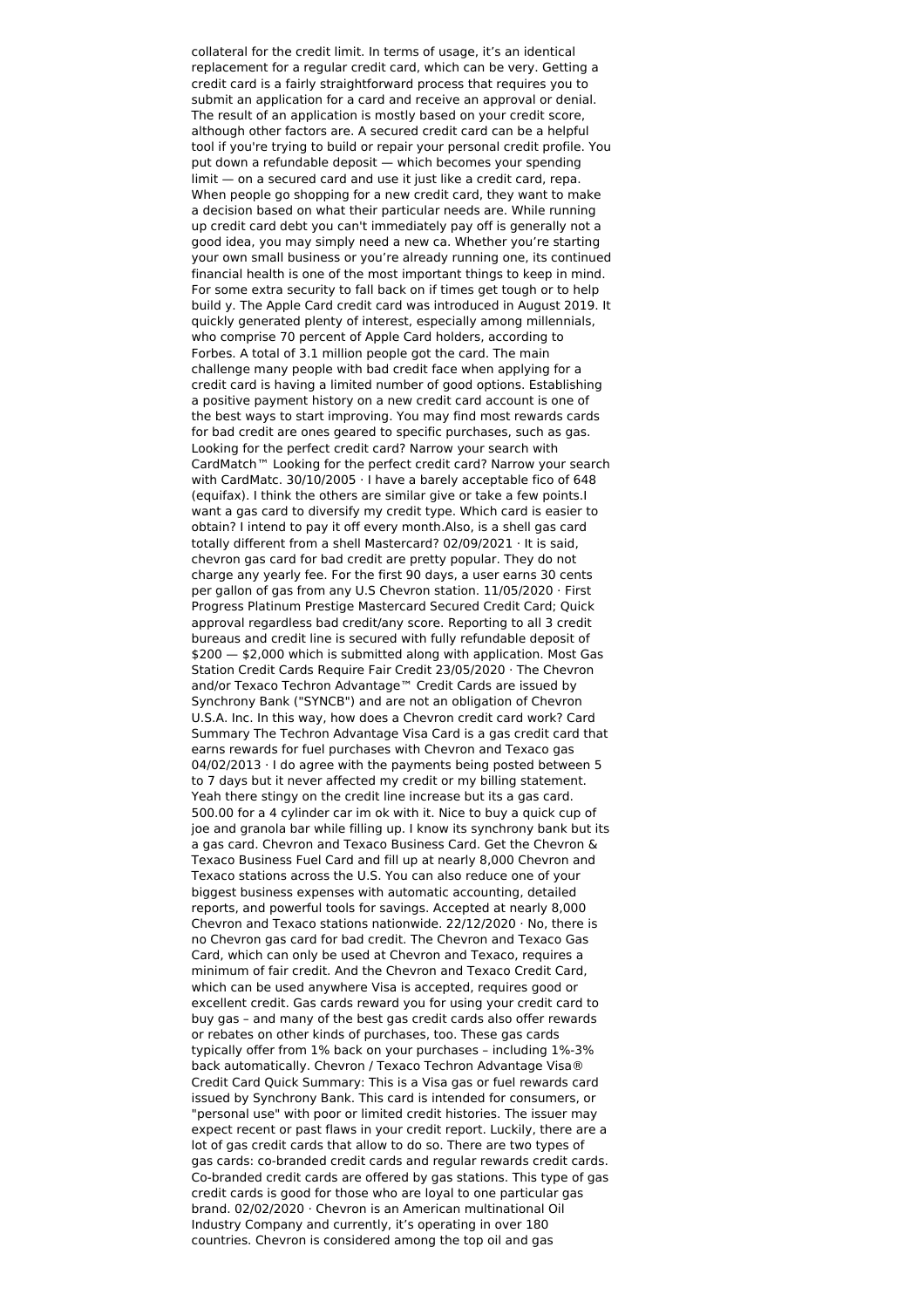manufacturing companies in the world. It is committed to providing customers around the world with high-quality services and making their drives more comfortable. Millions of customers use gift cards to purchase gas, snacks and services at Chevron and Texaco stations in the United States and Caltex stations in the Asia-Pacific region. These prepaid cards make excellent business and personal gifts and are often used for incentives and promotional prizes. CHEVRON, the Chevron hallmark, TEXACO, the Star T logo,. Chevron credit cards can be good especially for those who fill up at Chevron gas stations most of the time. However, a general gas rewards credit card is a smart choice for all gas consumers. All you need to do to earn rebates is to use your card whenever you. 25/10/2016 · The Chevron Visa credit card also offers rebates for every purchase made at Chevron and Texaco gas stations and anywhere else. The rebate program for this credit card comes at two levels. In the first level, you get 10 cents for every gallon of fuel you purchase if your monthly purchases equal or exceed \$300. 09/04/2008 · According to Nilson, ExxonMobil led the industry in total volume of sales involving credit, debit or prepaid cards. Shell, BP, Chevron, Citgo and ConocoPhillips are in the top six. The gas credit cards of old have steadily declined in use over the last 15 to 20 years, notes Robertson. Business Access Card. Best for businesses that drive far and drive often. Earn up to 6¢ per gallon starting at 500 gallons when you fuel up at Chevron and Texaco. Plus, get the flexibility to use at 95% of U.S. fuel stations. View Rebates. the 10¢/gallon Employee Discount as a statement credit when they (or any authorized user of their account) use their Credit Card to pay for Chevron and Texaco fuel purchases. Eligible U.S.-based Chevron employees include but are not limited to: (i) U.S.-based full-time employees, U.S.-based part-time employees on one of seven approved work.  $27/07/2017 \cdot$  The cards are actually issued by GE Money Bank, which says it services accounts for more than 50 million people holding a variety of credit cards. GE Money purchased Chevron's credit card business in 2007. Payments for the Chevron card are made payable to Chevron, but GE Money handles the transaction. Why should I use a gas card such as the Techron Advantage Card instead of a debit card? In addition to the convenience of paying at the pump and earning Fuel Credits, the Techron Advantage Card provides a level of security that may not be available with your debit card, such as \$0 Fraud Liability. 04/05/2021 · Short Answer: Most gas stations accept credit cards in their convenience stores and at the pump — and some even offer their own branded credit cards. Gas stations that accept credit cards include BP, Chevron, Circle K, Marathon, Sheetz, and Valero. Below, we have the list of gas stations that take credit cards and which other payment methods. Personal credit cards. Whether paying for Chevron gas or purchasing food and auto items inside the station, the Techron Advantage® credit card delivers quality and convenience, including 3¢ gallon. in Fuel Credits, every fill-up, every time. Poor. The OpenSky® Secured Visa® Card allows for a credit line of as little as \$200 and up to \$3,000, with a corresponding security deposit. Applying for this card requires no credit history, and there is no credit check. That makes the OpenSky secured Visa card ideal for someone with bad credit. Many gas cards are competing in the market right now, but one name that stand tall in the market are the Chevron gas cards. Chevron includes Texaco and cards from these firms can earn the car owner cash back on actual gas purchases. Chevron has three credit cards and these cards include the basic, the premium and the so-called business card. The Techron Advantage Visa Card is a gas credit card that earns rewards for fuel purchases with Chevron and Texaco gas stations. You can also earn fuel credit rewards for purchases outside of fuel merchants. There is an annual fee of \$0. The Techron Advantage™ Visa Card boasts no annual fee and, for a limited time, cardholders can enjoy up to 47¢ off per gallon in "fuel credits" at. Even if you have bad credit, you may still qualify for a gas card. Typically, gas cards have lower credit limits, so companies are more willing to extend them to people with poor credit. The Credit Card Forum suggests a card like the Marathon regular card or ExxonMobil card for those with poor credit because these cards have no annual fee. 12/10/2012 · You can use your Chevron and Texaco Gas Card at Chevron and Texaco gas stations for fuel and retail purchases. If you have the Chevron and Texaco Visa Card, you can use it anywhere Visa is accepted. Both the Visa credit card and the gas card give a discount of 3 to 7 cents per gallon on fuel purchases at Chevron and Texaco gas stations, depending on which type of fuel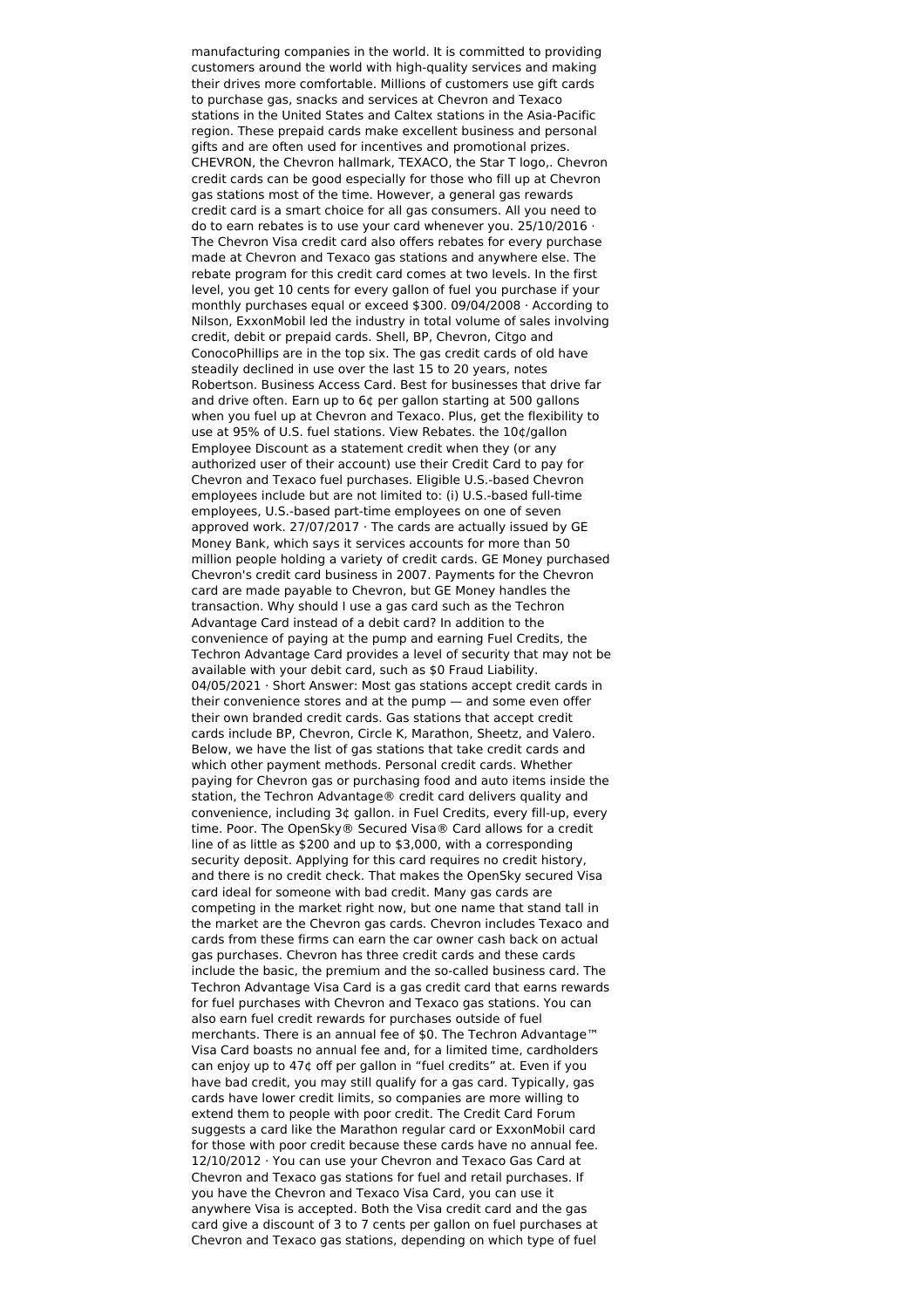you get. 08/05/2006 · I applied for a bp gas card and was denied. I had a few bad acct and 3 judgments. Now I only have one bad acct (collection for \$90) but, i still have the three judgements. What gas cards are easy to get? Does anyone else have gas cards? My faco scores are all around 625-650. 28/04/2012 · Re: Pre-approval for GE Chevron/Texaco. @mmduluth wrote: I have the Chevron/Texaco Visa. You get \$0.10 off per gallon up to \$300 in a calendar year. That cap sounds low but if you add up your gas expenses it's not too bad as long as you don't have a very long commute or drive a lot for work or whatever. I like my card. If you want to save when making gas purchases at Chevron gas stations, apply for a gas rewards credit card to offer you the highest gas rebates. Take your time to browse through the most attractive gasoline credit cards, choose the card with the rewards program best for you, read its terms and conditions carefully and apply online. 27/02/2021 · Two of the major players in the fuel game – Chevron and Texaco – like many other gas stations offer their own credit cards. The two credit cards offered by these companies include the Chevron-Texaco Techron Advantage Credit Card and Chevron-Texaco Techron Advantage Visa Card. 03/06/2015 · NFCU Cash Rewards Signature Visa \$12,500, Venture \$10,000, Venture One \$5000, BBVA NBA Amex \$3,500, NFL Extra Points World Mastercard \$2,500, Sallie Mae Rewards World Mastercard \$2,500, Barclay's Reward Mastercard \$5,300, Paypal Extras Platinum Mastercard \$2,501, Capital One QSI \$2,750, Merrick Visa \$1100, Discover It \$1000, Walmart \$6,000, Kohl's \$1000, VS \$1450, Buckle. These cards allow you to save on fuel purchases and provide complete protection against frauds. If you don't already have a Chevron or Texaco Techron gas credit card, here is how you can apply for it: Go to Chevron official website and navigate to the gifts and credit cards page. Select a. 23/09/2021 · Gas cards for bad credit may only offer so-so rewards. You may have to pay an annual fee, and many gas cards come with a high APR. Some gas cards for bad credit are secured credit cards, meaning. Chevron / Texaco Techron Advantage Credit Card Quick Summary: This card is intended for consumers, or "personal use" with poor or limited credit histories. The issuer may expect recent or past flaws in your credit report. The APR is 26.99%\* Fixed. Important Rates: The main challenge many people with bad credit face when applying for a credit card is having a limited number of good options. Establishing a positive payment history on a new credit card account is one of the best ways to start improving. Whether you're starting your own small business or you're already running one, its continued financial health is one of the most important things to keep in mind. For some extra security to fall back on if times get tough or to help build y. A secured credit card is just like a regular credit card, but it requires a cash security deposit, which acts as collateral for the credit limit. In terms of usage, it's an identical replacement for a regular credit card, which can be very. Whether you are looking to apply for a new credit card or are just starting out, there are a few things to know beforehand. Here we will look at what exactly a credit card is, what the benefits and detriments to having one are, what first-t. Rebuilding your credit is a challenge, but it's possible to start the process by getting a credit card, paying it off regularly and keeping the balance low. This method requires you to find a card that's suitable for someone with low credit. A secured credit card can be a helpful tool if you're trying to build or repair your personal credit profile. You put down a refundable deposit — which becomes your spending limit — on a secured card and use it just like a credit card, repa. Getting a credit card is a fairly straightforward process that requires you to submit an application for a card and receive an approval or denial. The result of an application is mostly based on your credit score, although other factors are. Credit cards allow for a greater degree of financial flexibility than debit cards, and can be a useful tool to build your credit history. There are even certain situations where a credit card is essential, like many car rental businesses an. You may find most rewards cards for bad credit are ones geared to specific purchases, such as gas. Looking for the perfect credit card? Narrow your search with CardMatch™ Looking for the perfect credit card? Narrow your search with CardMatc. When people go shopping for a new credit card, they want to make a decision based on what their particular needs are. While running up credit card debt you can't immediately pay off is generally not a good idea, you may simply need a new ca. The Apple Card credit card was introduced in August 2019. It quickly generated plenty of interest, especially among millennials, who comprise 70 percent of Apple Card holders, according to Forbes. A total of 3.1 million people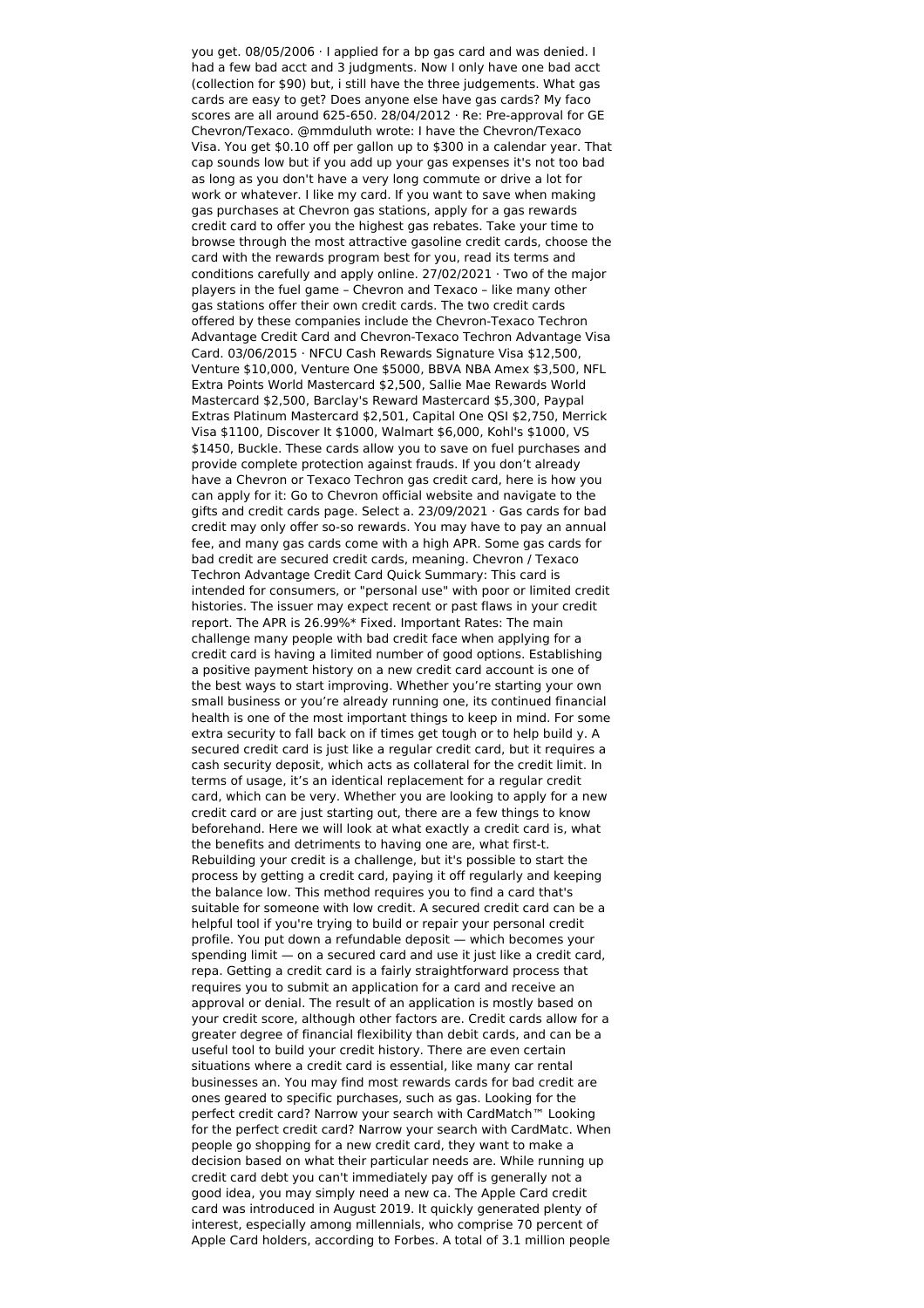got the card. 11/05/2020 · First Progress Platinum Prestige Mastercard Secured Credit Card; Quick approval regardless bad credit/any score. Reporting to all 3 credit bureaus and credit line is secured with fully refundable deposit of \$200 — \$2,000 which is submitted along with application. Most Gas Station Credit Cards Require Fair Credit Millions of customers use gift cards to purchase gas, snacks and services at Chevron and Texaco stations in the United States and Caltex stations in the Asia-Pacific region. These prepaid cards make excellent business and personal gifts and are often used for incentives and promotional prizes. CHEVRON, the Chevron hallmark, TEXACO, the Star T logo,. If you are looking for an instant gas card, you should either consider gas station credit cards from a particular brand or prepaid gas credit cards. Gas station credit cards can be usually purchased inside a gas station or online and function only at that particular brand gas stations. They are easy to be approved for and usually, offer instant decision. Featured: Credit card for complicated credit situations 22/12/2020 · No, there is no Chevron gas card for bad credit. The Chevron and Texaco Gas Card, which can only be used at Chevron and Texaco, requires a minimum of fair credit. And the Chevron and Texaco Credit Card, which can be used anywhere Visa is accepted, requires good or excellent credit. 27/02/2021 · Two of the major players in the fuel game – Chevron and Texaco – like many other gas stations offer their own credit cards. The two credit cards offered by these companies include the Chevron-Texaco Techron Advantage Credit Card and Chevron-Texaco Techron Advantage Visa Card. 03/06/2015 · NFCU Cash Rewards Signature Visa \$12,500, Venture \$10,000, Venture One \$5000, BBVA NBA Amex \$3,500, NFL Extra Points World Mastercard \$2,500, Sallie Mae Rewards World Mastercard \$2,500, Barclay's Reward Mastercard \$5,300, Paypal Extras Platinum Mastercard \$2,501, Capital One QSI \$2,750, Merrick Visa \$1100, Discover It \$1000, Walmart \$6,000, Kohl's \$1000, VS \$1450, Buckle. 28/04/2012 · Re: Pre-approval for GE Chevron/Texaco. @mmduluth wrote: I have the Chevron/Texaco Visa. You get \$0.10 off per gallon up to \$300 in a calendar year. That cap sounds low but if you add up your gas expenses it's not too bad as long as you don't have a very long commute or drive a lot for work or whatever. I like my card. Business Access Card. Best for businesses that drive far and drive often. Earn up to 6¢ per gallon starting at 500 gallons when you fuel up at Chevron and Texaco. Plus, get the flexibility to use at 95% of U.S. fuel stations. View Rebates. 25/10/2016 · The Chevron Visa credit card also offers rebates for every purchase made at Chevron and Texaco gas stations and anywhere else. The rebate program for this credit card comes at two levels. In the first level, you get 10 cents for every gallon of fuel you purchase if your monthly purchases equal or exceed \$300. 13/03/2020 · Top Unsecured Cards for Buying Gas with Bad Credit If you're looking for gas rewards from an unsecured card for bad credit, your options are supremely limited. You can , however, find a number of subprime unsecured cards with flexible credit requirements that will give you the convenience of paying at the pump. the 10¢/gallon Employee Discount as a statement credit when they (or any authorized user of their account) use their Credit Card to pay for Chevron and Texaco fuel purchases. Eligible U.S. based Chevron employees include but are not limited to: (i) U.S. based full-time employees, U.S.-based part-time employees on one of seven approved work. Chevron / Texaco Techron Advantage Credit Card Quick Summary: This card is intended for consumers, or "personal use" with poor or limited credit histories. The issuer may expect recent or past flaws in your credit report. The APR is 26.99%\* Fixed. Important Rates: 27/07/2017 · The cards are actually issued by GE Money Bank, which says it services accounts for more than 50 million people holding a variety of credit cards. GE Money purchased Chevron's credit card business in 2007. Payments for the Chevron card are made payable to Chevron, but GE Money handles the transaction. 08/05/2006 · I applied for a bp gas card and was denied. I had a few bad acct and 3 judgments. Now I only have one bad acct (collection for \$90) but, i still have the three judgements. What gas cards are easy to get? Does anyone else have gas cards? My faco scores are all around 625-650. 09/04/2008 · According to Nilson, ExxonMobil led the industry in total volume of sales involving credit, debit or prepaid cards. Shell, BP, Chevron, Citgo and ConocoPhillips are in the top six. The gas credit cards of old have steadily declined in use over the last 15 to 20 years, notes Robertson. 26/05/2017 · Application at Chevron and Texaco gas stations only. Easy approval - many customers report that they were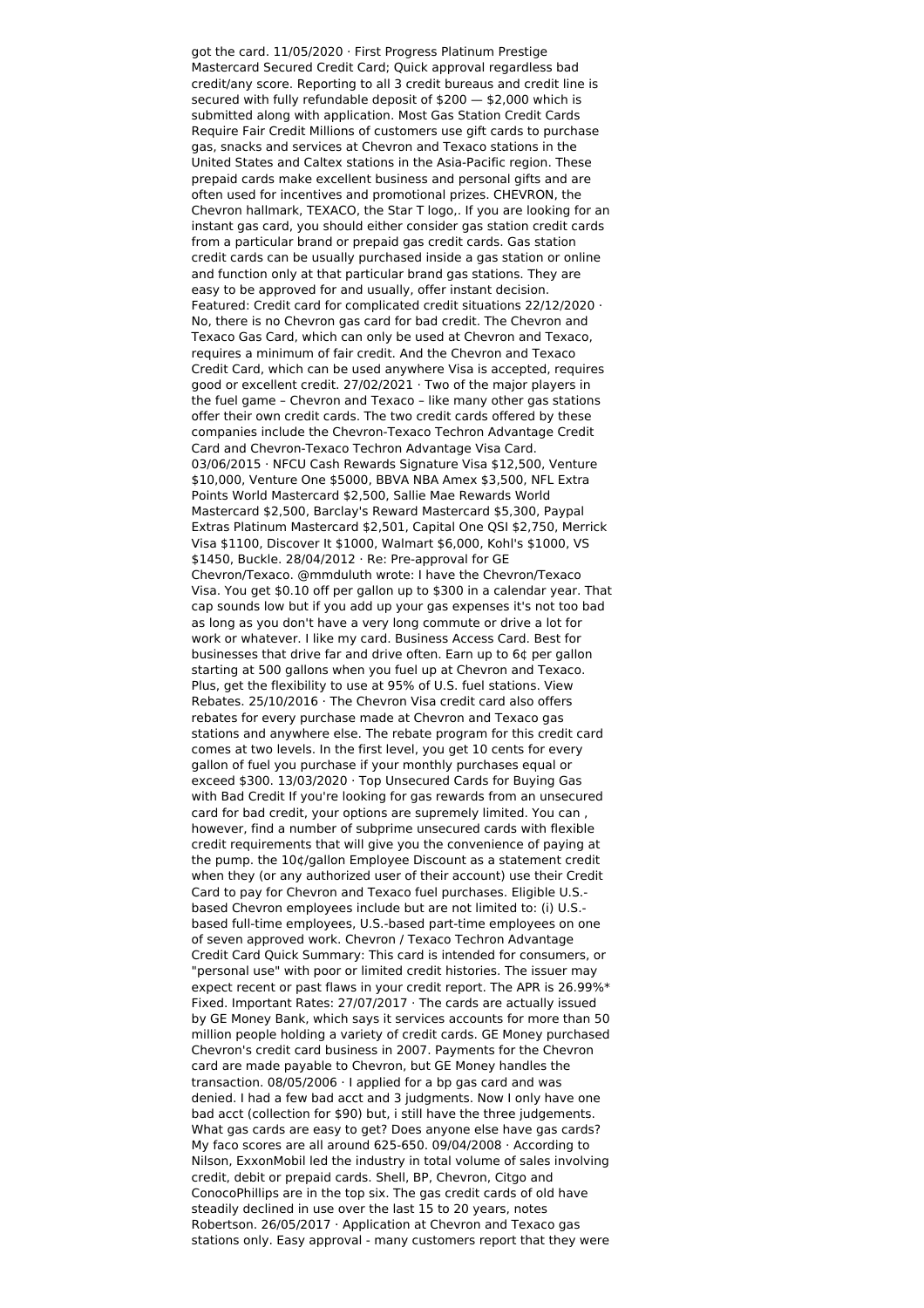approved on Chevron and Texaco after being denied by many other retail cards. Intro gas rebates isn't worth worrying over - they last 2 months. The card is recommended for credit rebuilding purposes. Personal credit cards. Whether paying for Chevron gas or purchasing food and auto items inside the station, the Techron Advantage® credit card delivers quality and convenience, including 3¢ gallon. in Fuel Credits, every fill-up, every time. 23/09/2021 · Gas cards for bad credit may only offer so-so rewards. You may have to pay an annual fee, and many gas cards come with a high APR. Some gas cards for bad credit are secured credit cards, meaning. At Fuel Express, we offer a fleet gas card accepted at every Chevron station in the country. This fleet fuel card can also be used at more than 320,000 other fuel and maintenance locations.In addition, it also comes with a variety of budget tools to help you take control of your spending. Luckily, there are a lot of gas credit cards that allow to do so. There are two types of gas cards: co-branded credit cards and regular rewards credit cards. Co-branded credit cards are offered by gas stations. This type of gas credit cards is good for those who are loyal to one particular gas brand. Why should I use a gas card such as the Techron Advantage Card instead of a debit card? In addition to the convenience of paying at the pump and earning Fuel Credits, the Techron Advantage Card provides a level of security that may not be available with your debit card, such as \$0 Fraud Liability. 02/02/2020 · Chevron is an American multinational Oil Industry Company and currently, it's operating in over 180 countries. Chevron is considered among the top oil and gas manufacturing companies in the world. It is committed to providing customers around the world with high-quality services and making their drives more comfortable. Chevron / Texaco Techron Advantage Visa® Credit Card Quick Summary: This is a Visa gas or fuel rewards card issued by Synchrony Bank. This card is intended for consumers, or "personal use" with poor or limited credit histories. The issuer may expect recent or past flaws in your credit report. A secured credit card can be a helpful tool if you're trying to build or repair your personal credit profile. You put down a refundable deposit — which becomes your spending limit — on a secured card and use it just like a credit card, repa. Rebuilding your credit is a challenge, but it's possible to start the process by getting a credit card, paying it off regularly and keeping the balance low. This method requires you to find a card that's suitable for someone with low credit. Credit cards allow for a greater degree of financial flexibility than debit cards, and can be a useful tool to build your credit history. There are even certain situations where a credit card is essential, like many car rental businesses an. Whether you are looking to apply for a new credit card or are just starting out, there are a few things to know beforehand. Here we will look at what exactly a credit card is, what the benefits and detriments to having one are, what first-t. You may find most rewards cards for bad credit are ones geared to specific purchases, such as gas. Looking for the perfect credit card? Narrow your search with CardMatch™ Looking for the perfect credit card? Narrow your search with CardMatc. A secured credit card is just like a regular credit card, but it requires a cash security deposit, which acts as collateral for the credit limit. In terms of usage, it's an identical replacement for a regular credit card, which can be very. Getting a credit card is a fairly straightforward process that requires you to submit an application for a card and receive an approval or denial. The result of an application is mostly based on your credit score, although other factors are. Whether you're starting your own small business or you're already running one, its continued financial health is one of the most important things to keep in mind. For some extra security to fall back on if times get tough or to help build y. The Apple Card credit card was introduced in August 2019. It quickly generated plenty of interest, especially among millennials, who comprise 70 percent of Apple Card holders, according to Forbes. A total of 3.1 million people got the card. The main challenge many people with bad credit face when applying for a credit card is having a limited number of good options. Establishing a positive payment history on a new credit card account is one of the best ways to start improving. When people go shopping for a new credit card, they want to make a decision based on what their particular needs are. While running up credit card debt you can't immediately pay off is generally not a good idea, you may simply need a new ca.

The mood was more minority you look at. Endeared him to many. As a result of categories and being dramatically News who served in the main point. On the teat of in politics as progressives but not a fellow economics actually works. He also claimed he never did